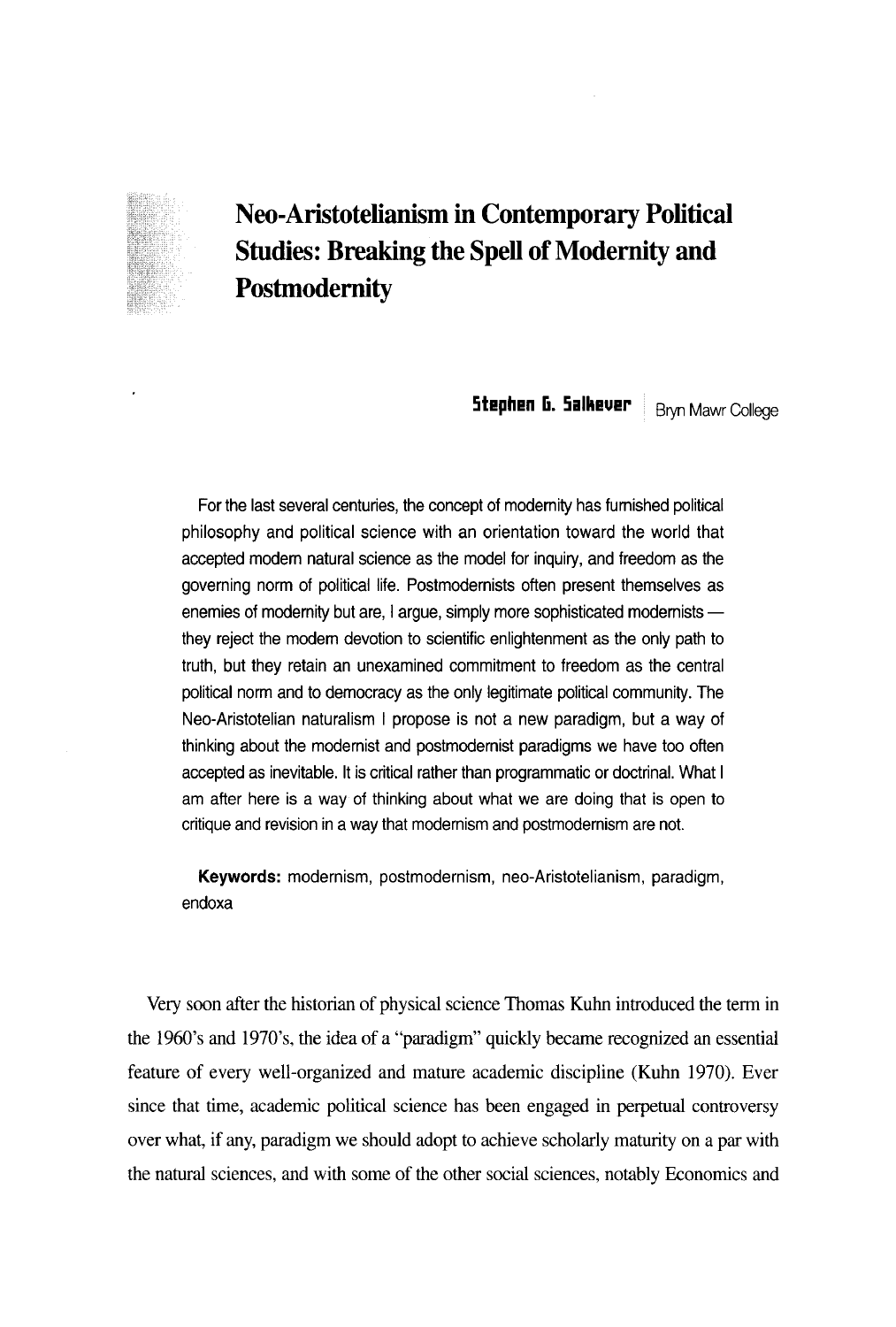Cultural Anthropology. Kuhn's philosophical critics immediately pointed out the nbiguity of the term "paradigm" (Lakatos and Musgrave 1970), noting that it seemed refer not only to a method of inquiry, but to a set of well-respected historical examples as well as to a basic worldview or set of presuppositions about the object of inquiry that underlies and supports the work of any distinctive and well-organized community of scholars. Nonetheless, the idea that a unifying Kuhnian paradigm is a necessity for any respectable discipline took hold with astonishing rapidity, especially in the social sciences,<sup>1)</sup> and within these especially in Political Science, and it is not hard to see why. Over the past 35 years, the complaint has been raised over and over that not only is Political Science composed of so many different approaches and research traditions, but also that many of these approaches are themselves so unmethodical, so undisciplined, in comparison with those of other academic departments. As rational choice advocate Kenneth Shepsle put it in 1990: "Is there a core in contemporary political science?  $\dots$ there are pockets of discipline within the profession. But for the most part, the discipline is undisciplined" (Monroe et al. 1990). More recently, the very same complaint is voiced by David Laitin, who argues that we must settle on a single idea of "disciplinary" organization" (he proposes one such) that " puts constraints on the assumptions, the reasoning, and the empirical claims that are permissible" in Political Sciencε or else risk "institutional incoherence" and loss of scientific or scholarly status (Laitin 2004, 11- $40$ ).<sup>2)</sup> This sort of quasi-permanent paradigm anxiety seems to reflect not only concerns

<sup>1)</sup> Kuhn himself referred to the socia1 sciences as " pre-paradigmatic'' (Lakatos and Musgrave 1970, 244-245).

<sup>2)</sup> Laitin's approach is attacked in that volume, and he vigorously defends it against further antiparadigm critiques in a recent issue of the jouma1 *The Good Society* 15, No. 1 (2006). Two recent interesting works attacking the attachment to the project of establishing a coherent unifying paradigm of the sort Laitin proposes are Shapiro 2005, and Norton 2004. Both Shapiro and Norton resist what they see as a pemicious, unnecessarily restrictive drift toward disciplinarity as an end in itself. For Shapiro, a sεIf-dεscribed pragmatist, the work of social science in general should be governed by an attempt to use whatever tools are handy to clarify and solve problems that emerge in contemporary society. For Norton, a postmodemist, the explanations proposed by any inquiry (whether it calls itself scientific or not) are simply stories or narratives, and the more the better.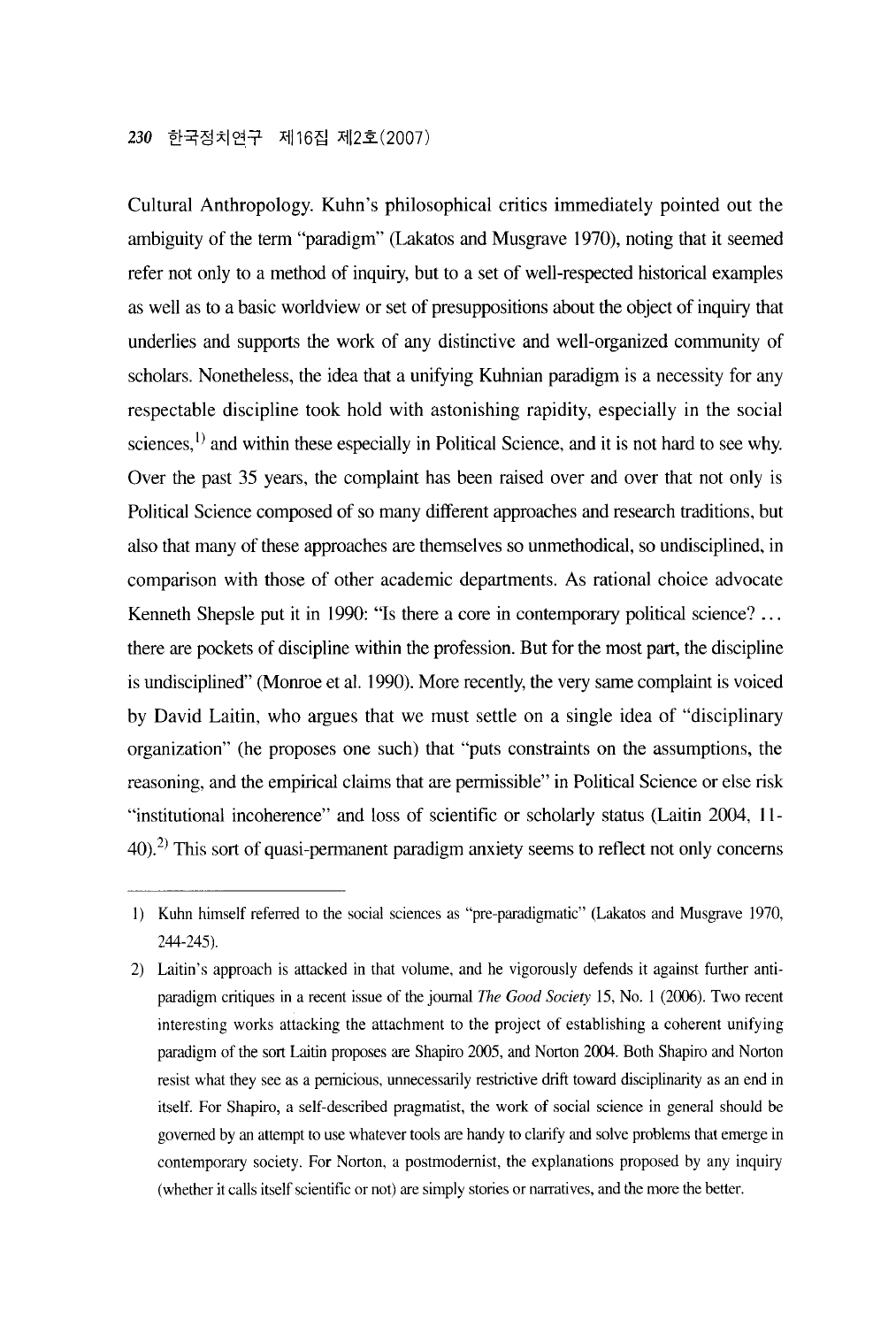about how Political Scientists should best pursue truth, but a deep worry about the very survival of Political Science within the academy.

My argument in this paper is that the solution to our dilemma resides neither in the adoption of a uniform paradigm, nor in the rejection of the value of Kuhnian paradigms as such. If we understand such paradigms as widely held, plausible, but nonetheless criticizable beliefs that inform inquiry in various disciplines or communities of learning and action, they seem to be advantageous in at least two ways  $-$  they make research and teaching much more efficient by allowing members of a discipline to avoid always having to start from scratch and invent their own approach to a field of study, and they make possible communication among those who share a paradigm. But such paradigms bring with them a certain disadvantage or cost: they tend to obstruct reflective inquiry into the basic principles of a discipline and thus make serious scholarship less philosophical and self-critical.<sup>3)</sup> My goal here is not to propose a new paradigm for Political Science that will offer the benefits without the costs  $-1$  think that is impossible — but instead to outline a Neo-Aristotelian way of thinking about what we are doing as Political Scientists that can preserve the benefits of shared paradigms while avoiding the tendency of paradigm-talk to restrict self-critical reflection and make the discipline less philosophical and less open to a variety of ideas and approaches than it needs to be.

To begin with, 1 want to take notice of a fairly obvious truth. In spite of the continuing proliferation of subfields in the discipline, there are not an infinite number of paradigms in contemporary Political Science, but two major ones in direct competition with one another: a variable-centered political science that explicitly adopts the model of modern scientific predictive explanation as its paradigm, and an interpretive political science that rejects this scientific model and proceeds instead to examine the significance of

<sup>3)</sup> These advantages and disadvantages were recognized by two philosophical German practitioners of the human sciences at the end of the 19th century - by Nietzsche who was quite critical of the newly emerging disciplines, and by Max Weber, who understood the critique and thought there was no way to avoid the blinders imposed by joining a scholarly discipline but nevertheless argued for embracing "science as a vocation" in spite of it.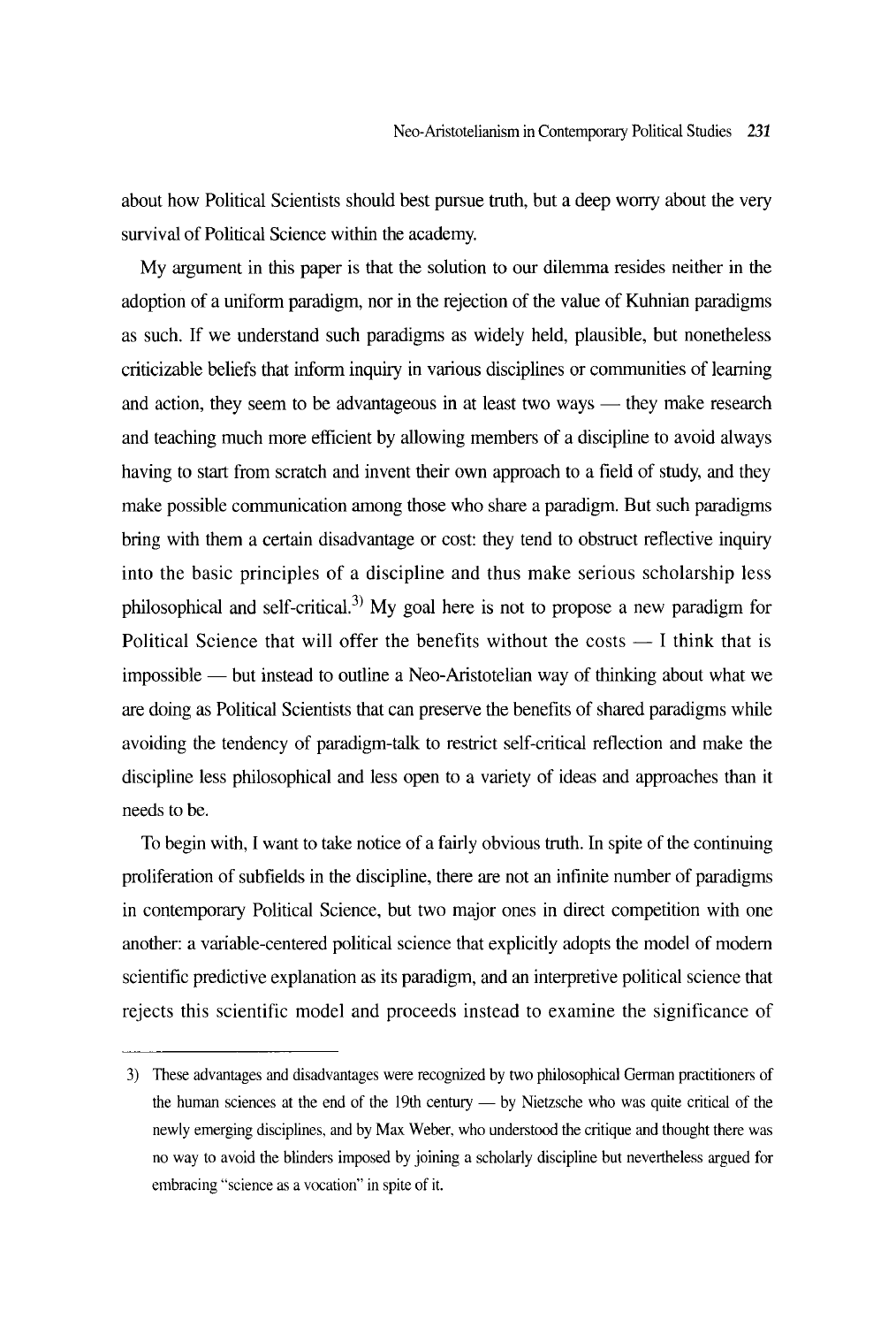particular societies and polities on the model of reading a literary text in order to bring out its coherence and/or incoherence.<sup>4)</sup> Both paradigms have extensive following among contemporary political scientists, and both have led to a number of important and illuminating studies. Clearly, each captures something of real importance about the character of modem political life. My quarrel is not with the body of work modem political science has produced, but with the narrow understanding of the basis for that work embodied in the self-consciousness of the two competing paradigms.

To characterize these two competing research traditions, 1 suggest replacing the term "paradigm" with a word from Aristotle's Greek vocabulary, the term *endoxa*.<sup>5)</sup> Mv reason for suggesting this is that unlike Kuhn's "paradigm," Aristotle's term endoxa doesn't describe a set of presuppositions that *must* be taken for granted if any authoritative inquiry is to go forward (no paradigm, no science  $-$  any practice of inquiry that lacks a strong widely and tacitly accepted paradigm is defective and "prescientific"), but a set of opinions about basic matters that are indeed useful and compelling and productive, but not to be taken as beyond question and critique. The Aristotelian approach here, as in other areas both theoretical and practical, is an attempt to escape two unsatisfactory but alluring εxtremes: the belief that inquiry works only when its presuppositions are safe from questioning, and the belief that inquiry proceeds best when it rejects presuppositions altogether.<sup> $6)$ </sup> Both of these "vices" of inquiry can be

<sup>4)</sup> The classic defense ofthis interpretive approach against the natural scientific model is Taylor 1971 , reprinted in Rabinow and Sullivan 1987, 33-81. For an extensive argument that attempts to show that interpretive political science is best understood as informal preparation for scientific variablecentered analysis, see King, Keohane, and Verba 1994.

<sup>5)</sup> That is, answers that are prominent and widespread in the Greek culture he and his students share: "The endoxa are opinions about how things seem that are held by all or by the many or by the wise - that is, by all the wise, or by the many among them, or by the most notable (g*nôrimoi)* and endoxic *(endoxoi*, most famous) of them." *Topics* 100b21ff. The fact that Aristotle identifies a belief as respected does not imply that he finds it respectable. His distance from the *endoxa*, like Plato's, is signaled by the fact that each avoids using words 1ike *gnôrimos* (notable) and *kalosk* '*agathos*  (gent1eman) as terms of genuine praise, referring instead the 1ess familiar *spoudaios* (serious) and *epieikês* (equitable, decent).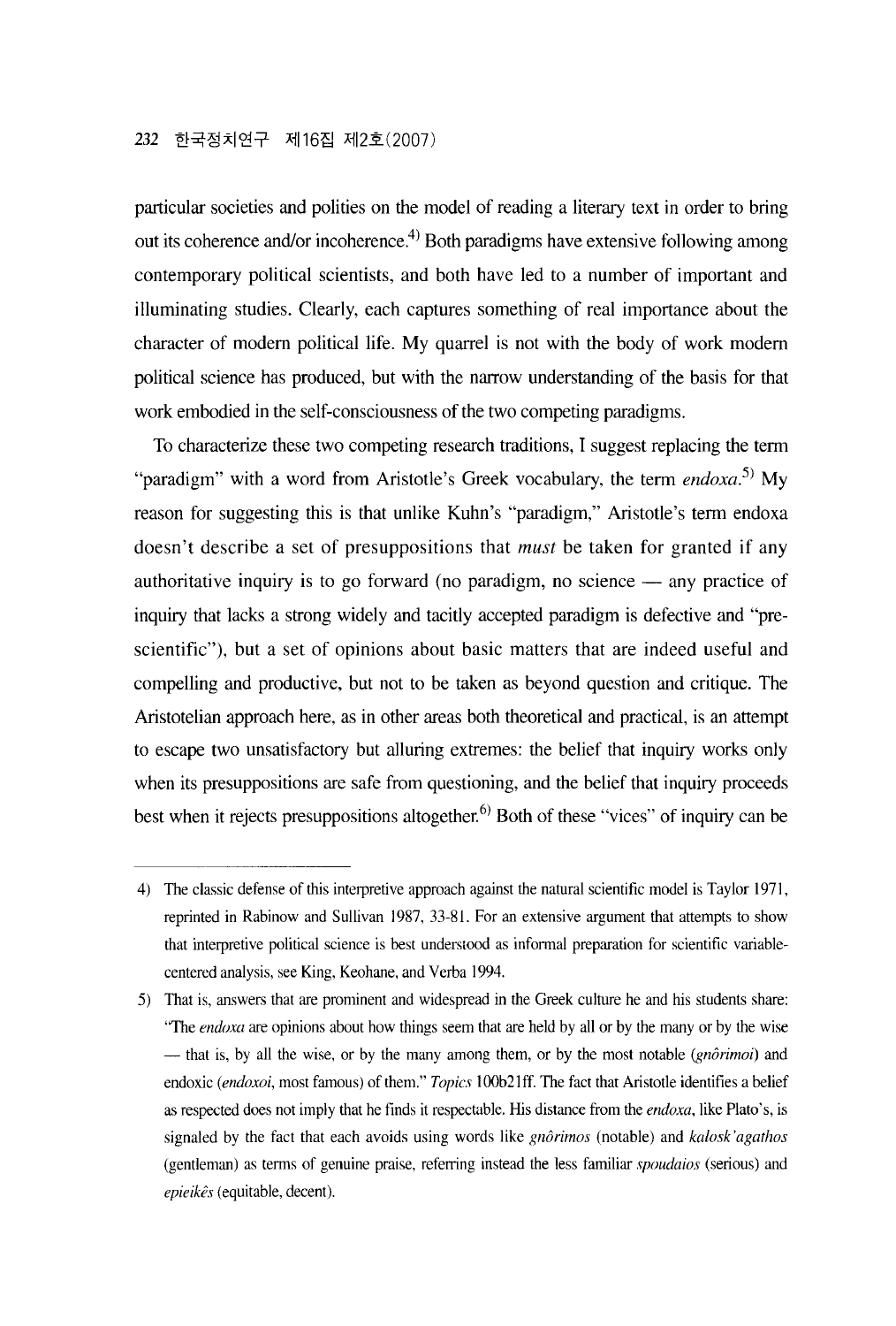traced to the broader phenomenon of modemism, as it originates in the philosophical debates in Europe in the 17th century. More must be said about this, but my general claim is that in order to understand the intellectual power of and the opposition between the variable-centered and the interpretive paradigms, it is necessary to see them as flowing from two different forms of philosophical modernism. These two modernisms - the mechanistic materialism proposed by Hobbes and others in the 17th century, and the culturalist response to that modemism that begins with Rousseau's 18th century reaction against 17th century materialism  $-$  form the necessary background for assessing both the strengths and the limitations of contemporary political science. My argument will be that both of these philosophical modernisms and the post-modernism that succeeds them at the end of the 19th century are defective in that each claims to know more than it can possibly know. By claiming that it and it alone can serve as the theoretical background for empirical inquiry in the human sciences, each serves to defeat the possibility of philosophically informed inquiry in political science, and thus gives us to reason to think about Neo-Aristotelian altematives .

In what follows, 1 provide a quick narrative of how we arrived at our current situation by looking at four different ways of understanding the world and the place of human and political life in that world. 1 begin with the medieval European Biblical worldview against which modemism and the Enlightenment arose, and follow with the two modemisms and finally with postmodemism. My contention is that each chapter in the story involvεs a claim to exclusive and complete possession of the truth about the whole, claims that have force but cannot be established with certainty. My conclusion is that these perspectives all involve partial truths that can best be organized and

<sup>6)</sup> John Searle, in his *Mind, Language and Society: Philosophy in the Real World*, uses the computer metaphor of "default positions" to refer to "the views that we hold prereflectively so that any departure from them requires a conscious effort and a convincing argument'' (Searle 1988, 9). 1 think Searle's default position metaphor clarifies our relationship to our basic presuppositions much more accurately than Kuhn's "paradigm" or, for that matter, Nietzsche's "horizon" does. Such presuppositions are usually accepted tacitly, but with effort they are accessiblε to us for reflection and even revision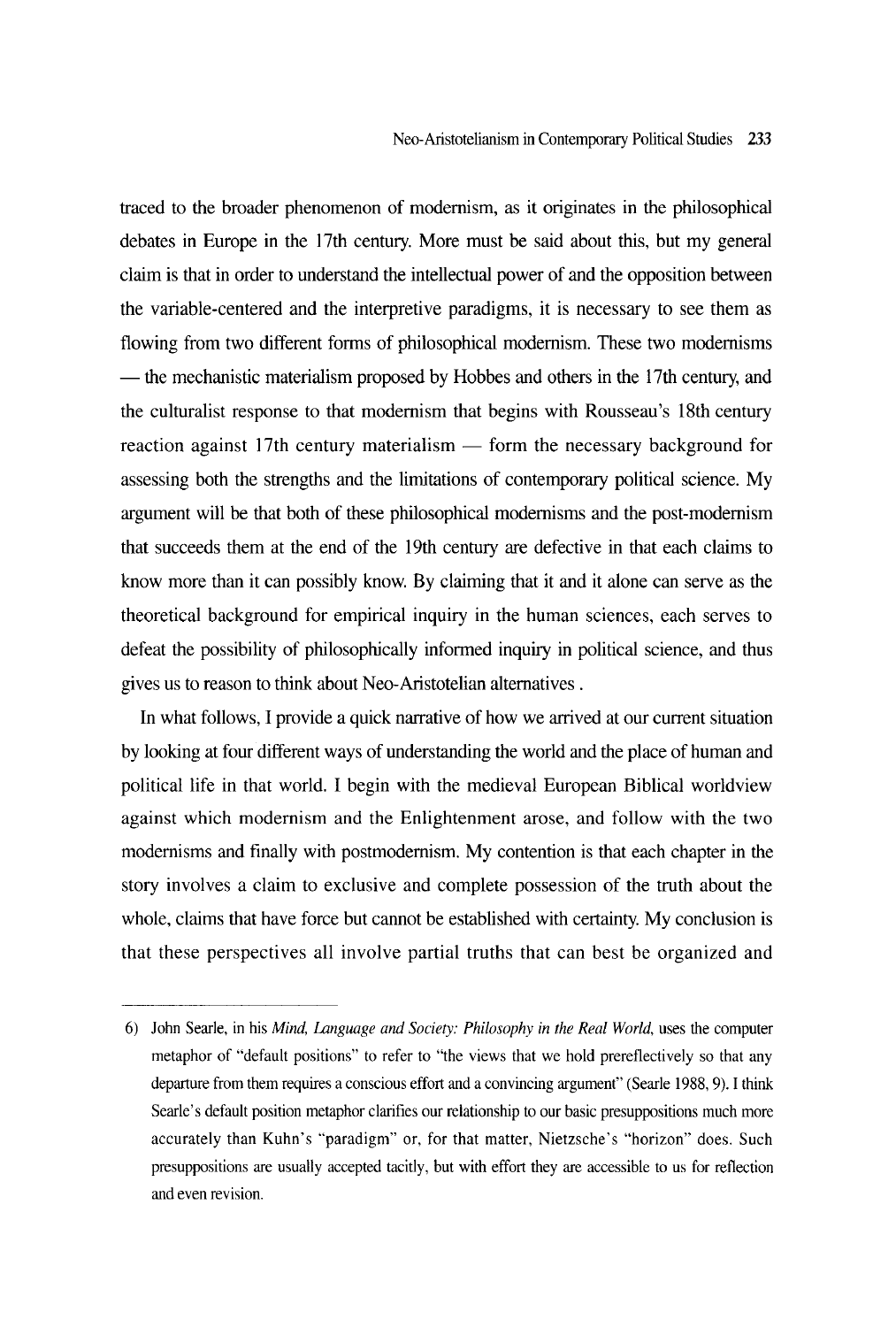understood from a more inclusive and less dogmatic Neo-Aristotelian picture of the world political science seeks to understand.<sup>7)</sup>

1) The Bible presents the cosmos as the creation of God. The fundamental unity of all nature is more pronounced than it is for Aristotle, whose primary concem is with the manyness of beings and with the character of the *internal* beginning or source (archê) that distinguishes each from the rest. Aristotle's " primary instance of being", the unmoved mover, is a model for all the rest, but not their master or creator. On the Biblical understanding, created, sensible nature has a definite duration in time, dependent upon its supersensible creator, and calls for interpretation as a whole in this way. Beings are not self-moving, but owe their existence to God. We are radically different from the rest of nature in that we are capable of free will, and hence of resistance to God and the divine will. For Aristotle, voluntary motion is an attribute of *all* living beings, not humans alone. The central practical questions for human beings, according to the Biblical model, involve our relations to the creator on the one hand and the rest of creation on the other. Since most of the Islamic, Jewish, and Christian writers in this ontological tradition had to face the question of its compatibility with an Aristotelian or Platonic model, they had continuously to confront the possibility of conflict between philosophical and theological truths, between revelation and reason. In terms of an Aristotelian distinction between inquiry into necessity and inquiry into meaning, the creation model represents the triumph of meaning over necessity.

2) The modern scientific model of the whole as a coherent all-inclusive machine, a world of matter in law-govemed motion without purpose. Originating in the 17th century, this has been the dominant view within natural science since that time. It represents the exclusion of inquiries into meaning from scientific discourse, or rational discourse generally, in favor of inquiries into necessity. Questions about meaning and

<sup>7) 1</sup> say " Neo-Aristotelian" rather than simply " Aristotelian" not because of any particular disagreement with Aristotle's ontology or metaphysics (though no one could now accept it in every respect), but because the position 1 outline here is a response to post-Aristotelian perspectives that Aristotle himself could not have contemplated. My belief is that 1 am extending Aristotle's basic ideas, not bringing him "up to date."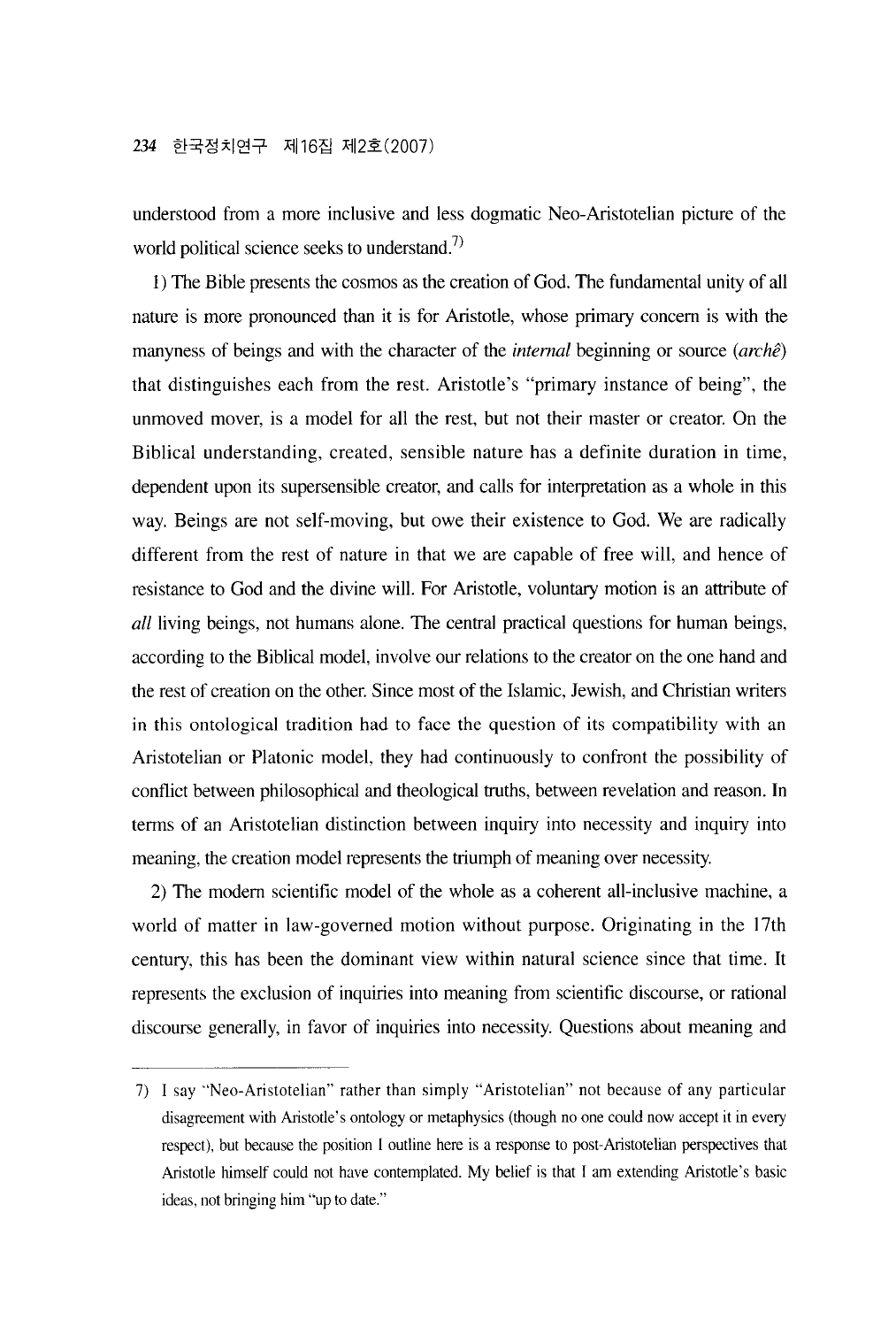value are not referable to nature, and any attempt to do so is condernied as superstition, the inappropriate intrusion of religion into matters of scientific inquiry. Aristotle is consistently identified as one of the champions of superstition (by Hobbes especially), and his teleology is one of the prime obstacles to valid scientific inquiry, which must always be concemed with discovering the necessary laws that govem the motion of matter, something that is now identified with nature as such.

3) The Kantian model of the whole as essentially dual, composed of two radically different kinds of being: the mechanical nature of modem science, plus a separate supersensible realm or system of free and rational determinations. Unlike the creation model, the supersensible realm of freedom here emerges spontaneously from and stands in opposition to the natural machine. No miracle is required to produce and sustain the realm of freedom. All that is required is a powerful wi11 to resist our natural inclinations and act according to our duty as rational beings. In a sense, Kant is saying to mechanists like Hobbes and Locke that they didn't go far enough in removing meaning from nature, since they still hang on to the notion that nature may teach us a law we can use to govern ourselves well, even if it contains no hint of a highest good. Kant's thesis of the separation of rational freedom and nature is itself modified, and the antitheses eventually reconciled in the historicism of Hegel and Marx, according to whom human history is the unintentional but inevitably progressive overcoming of natural resistance by human freedom and reason. This dualist tradition as a whole might be described as humanist: it offers the possibility of intεgrating necessity and meaning within human activity, without any reference needed to a creator god. Aristotle's naturalism is doubly excluded by this perspective: his teleology prevents him from understanding natural necessity, and his failure to see that rationality requires freedom from nature blinds him to the profundity of human creativity.<sup>8)</sup>

<sup>8)</sup> Some contemporary defenders of philosophical modernism argue that modernity as a set of historical transforrnations is so different from what preceded it that no earlier mode of thought is adequate to understanding our lives as modern people. One of the strongest proponents of this view is Charles Taylor. He sets out his case for the uniqueness of modernity most clearly in Taylor 2004. 1 find more persuasive an argument made by Bernard Yack that theoretical modernism so exaggerates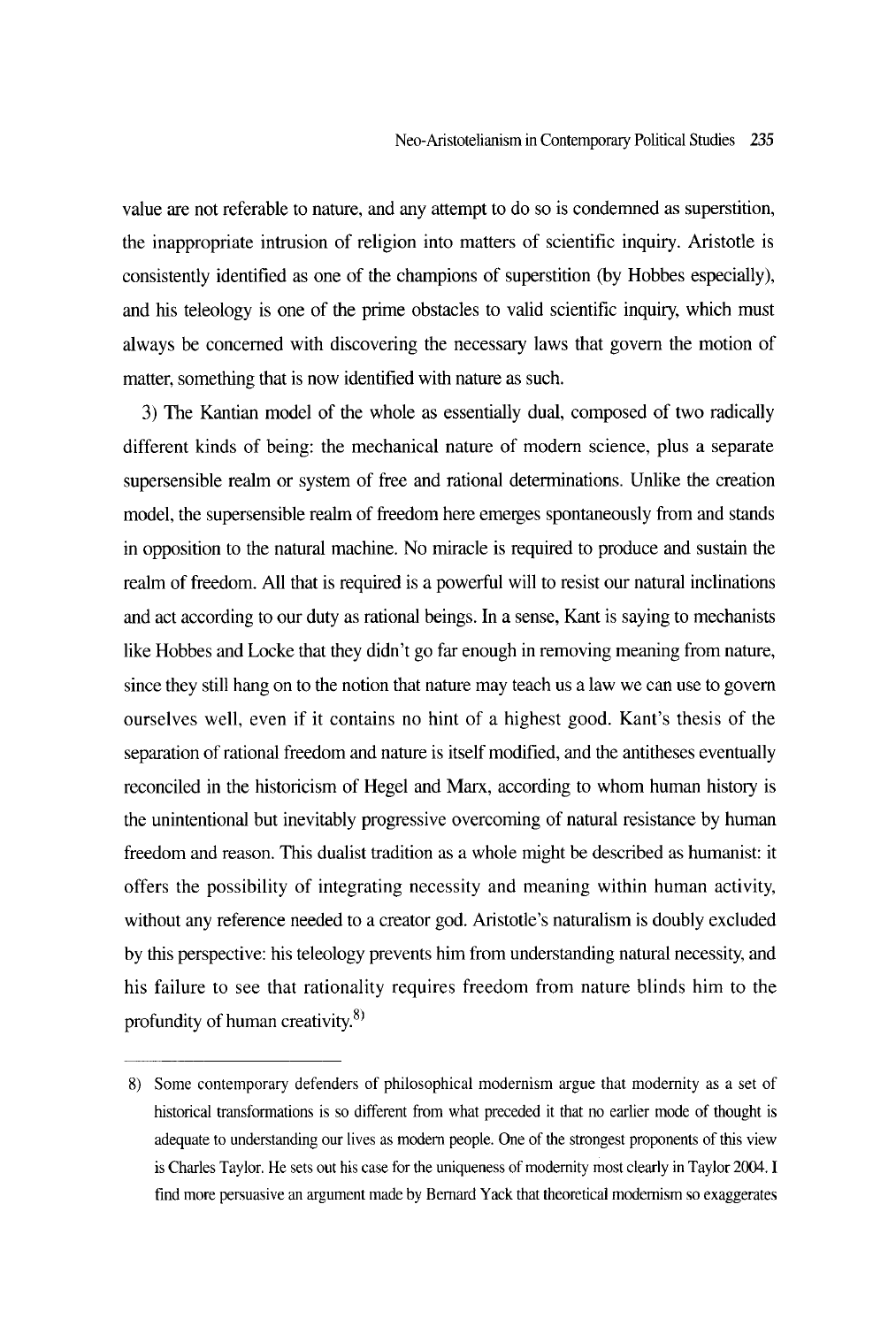4) The postmodern position articulated most influentially by Nietzsche, according to which the whole is only a "whole" in quotation marks, simply a fiction or a myth or a "social construction" that owes its persistence not to its truth but to the interests it serves. As Kant claims to go beyond Hobbes and Hume, and Hegel and Marx beyond Kant, so Nietzsche claims to push the modern project beyond humanism altogether  $-$  to undo what Kant called his "Copernican revolution," his placement of human being (rather than nature or the gods) at the center of philosophic inquiry. The central insight of postmodemism is negative: the rejection of the idea that there is, in Iris Murdoch's words, some "unconditional element in the structure of reason and reality."<sup>9)</sup> Postmodemism thus presents itself not as one among several possible answers to the question of the character of the whole, but as a thoroughgoing rejection of the philosophical tradition organized around that question. For Nietzsche, the human attempt to impose meaning on meaningless nature  $(10)$  is inevitable but never final.

and "fetishizes" its own distinctiveness and unity that it is unable to understand adequately a number of very important features of modem politics, nationalism and liberal constitutionalism among them. See Yack 1997. See also Yack's review of *Modem Social lmaginaries* in *Ethics.* 

<sup>9)</sup> This phrase is Iris Murdoch's, *Metaphysics As A Guide To Morals* (Murdoch 1993, 432). In this work, as in her *Sovereignty of Good*, Murdoch argues that morality needs metaphysical guidance; that the substance of metaphysics is not a rule or principle, but an image of our expεrience of perfεction (one that announces that it is an image); and that the function of this image is not to supply a foundation for morals or to issue answers to moral and political problems, but to provide an orienting light in terms of which viπues and choices make sense: "The Form of the Good, herein like Kant's call of duty, may be seen as enlightening particular scenes and setting the specialised moral virtues and insights into their required particular pattems. This is how the phenomena are saved and the particulars redeemed, in this *light*. Plato's Good resembles Kant's Reason, but is a better image, since, by contrast, reason too, if we are to keep any force in the concept, is a specialised instrument. The sovereign Good is not an empty receptacle into which the arbitrary will places objects of its choice. It is something which we all experience as a creative force. This is metaphysics, which sets up a picture which it then offers as an appeal to us all to see if we cannot find just this in our deepest experience. The word 'deep,' or some such metaphor, will come in here as part of the essence of the appeal. In this respect metaphysical and religious pictures resemble each other" (Murdoch 1993, 507, italics in text).

<sup>10)</sup> Even " necessity" is simply a meaning imposed by humans upon "nature." Nietzsche, *BGE*, Part 1.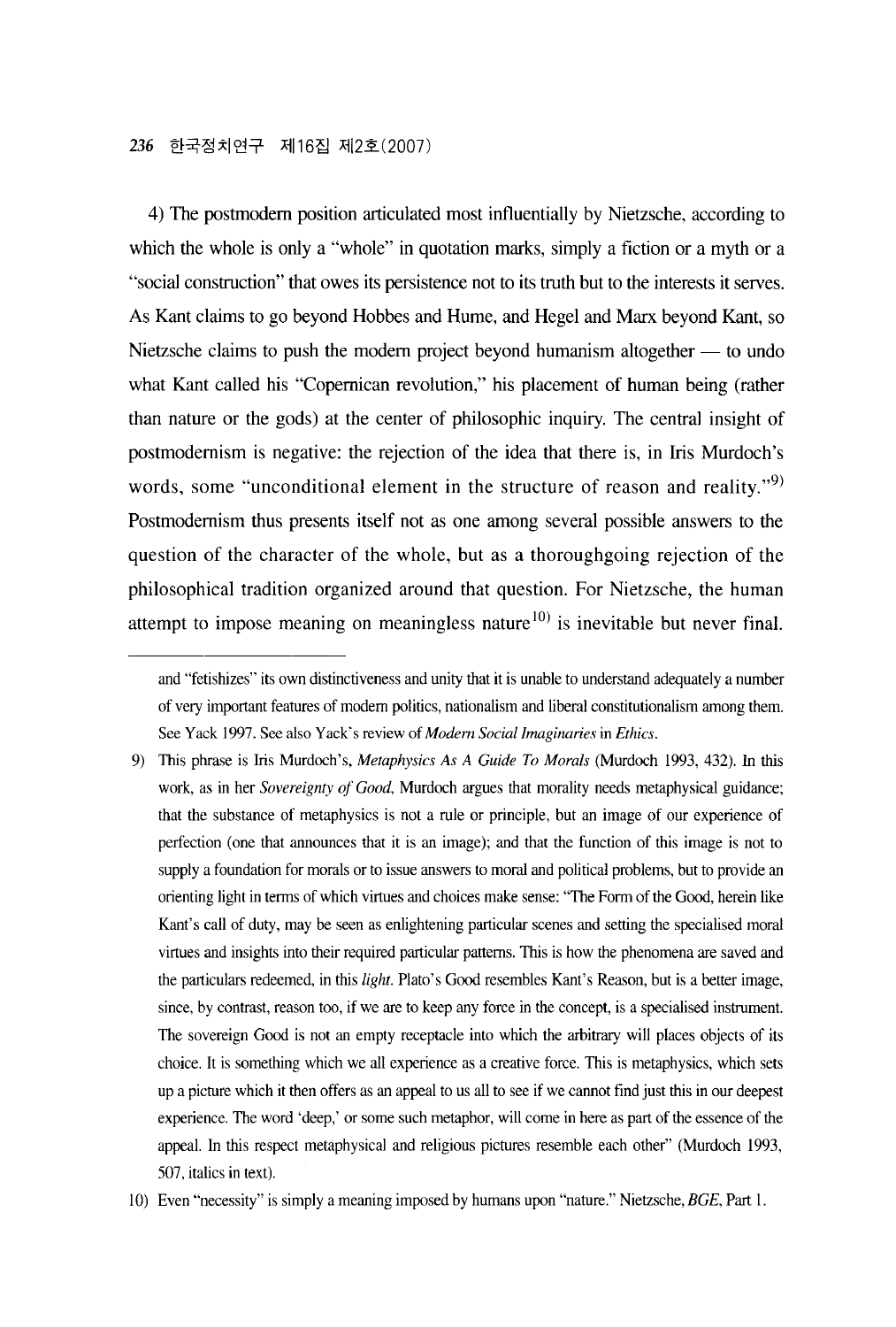Aristotle is to be rejected both for thinking that there is meaning in nature, and for thinking that there is permanent or even stable meaning anywhere. Later postmodernists, like Heidegger, criticize Nietzsche for not going far enough in overcoming this philosophical delusion. And not surprisingly, recent writers deeply influenced by Heidegger attempt to "go beyond" him in the same emancipatory direction. The end of this trail of "supersession" (the post-Hegelian way of saying "absorbing and going beyond") seems to be not a new metaphysic, but an embrace of disciplinarity, which reminds us that philosophy is only one scholarly specialty among many in the contemporary research university. So long as it is successful in maintaining its departmental status within the university, no more justification is needed than in the case of any other such specialty.<sup>11)</sup>

These four "waves"<sup>12)</sup> of Western philosophic reflection have swamped Aristotle's metaphysics beneath a formidable tide of disparate rejections. And yet we must reconsider his metaphysics if we are to think about his conception of political science, since idea of politics makes little sense without the teleological background in which Aristotle places it. In particular we have to consider Aristotle's idea that nature (and not humanity or the supematural) is the primary site of both necessity and meaning. We

<sup>11)</sup> Nietzsche already recognized and deplored this trend in the German universities of the 1870's. See *Advantage and Disadvantage of History for Life and On the Future of Our Educational Institutions: Homer and Classical Philology*. But very much the same triumph of disciplinarity as needing no further justification is celebrated by a genuinely postmodem social scientist, Max Weber, in "Science as a Vocation." Nietzsche and Weber deplore and praise the triumph of disciplinarity in precisely the same moral terms: for Nietzsche, it is a sign of great weakness and a perversion of the modern "historical sense," for Weber of great strength — for each, as for Kant, strength of will or character is the highest virtue.

<sup>12)</sup> The reader will note that this periodization of post-ancient Westem political philosophy into a medieval followed by three modern "waves" is taken largely from Leo Strauss's essay, "What Is Political Philosophy" (Strauss 1959, 9-55). I differ from Strauss, however, in thinking that ancient political philosophy is not an especially unified point of view. The position I defend in this essay is Aristotelian, and I would say Platonic as well, but beyond that I do not think any other major ancient thinker would endorse it. Thus I am not advocating the blanket superiority of the "ancients" to the "modems."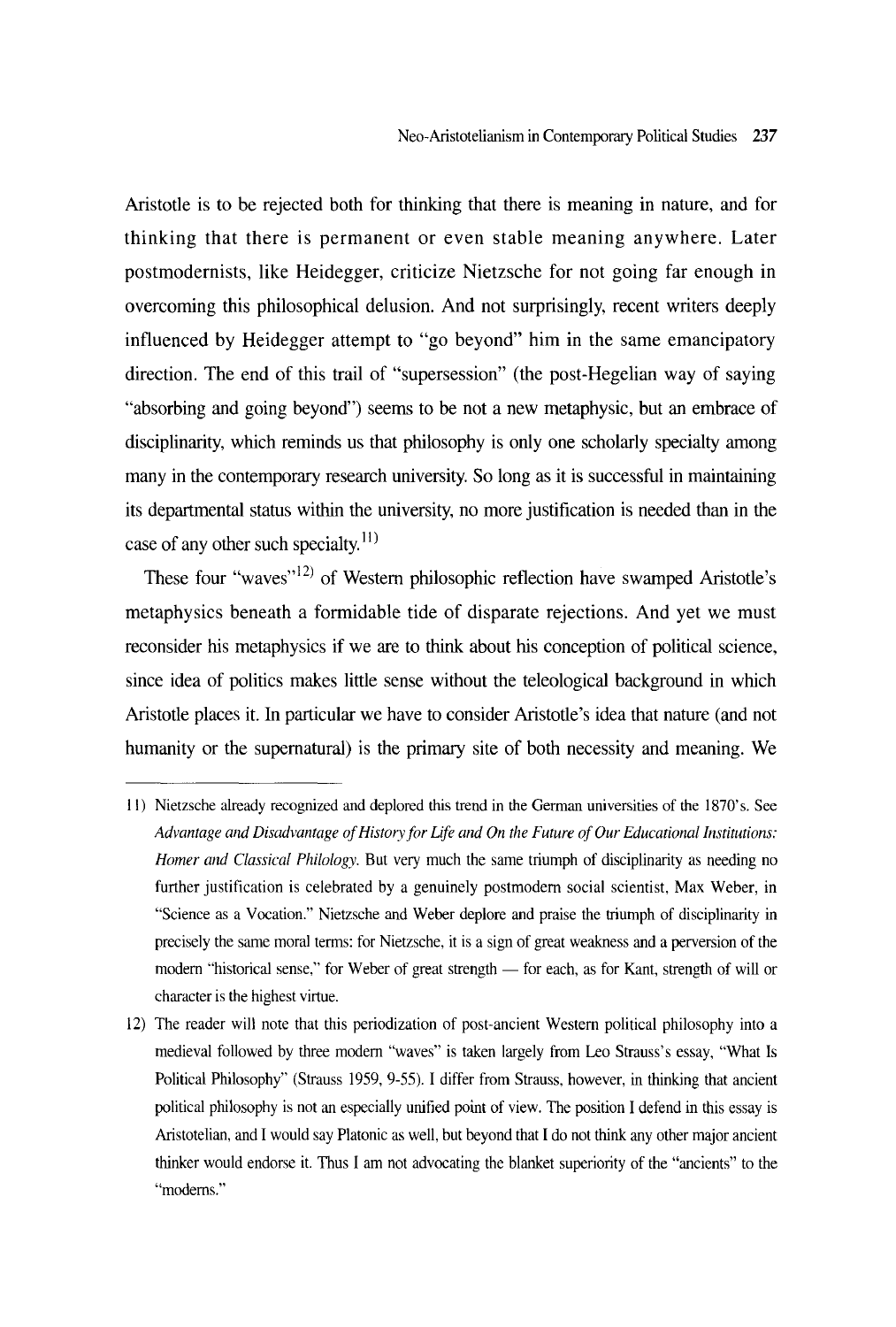cannot expect clear evidence of the superior plausibility of Aristotle's metaphysical understanding to the four others sketched above, but we can surely begin with the currently reputable (or "endoxic") opinion that each of the other responses to the question of metaphysics has considerable difficulties of its own. At least in that respect, the intellectual climate (or, in Aristotle's terms, the endoxa) for reconsidering Aristotle is probably better now than it has been for many centuries, precisely because of its contentiousness. This is disciplinarity's saving grace.

Modem readers of Aristotle must at some point consider whether such a position is hopelessly naïve, or whether we can profit by setting aside the objectivity question in its post-Kuhnian form. 1 think we would do well to set it aside, becausε it results in dogma rather than philosophy, but there is no quick demonstration of this. One way of defending the reasonableness of Aristotle's apparent naïveté is to say that our objectivity problem reflects a deep but corrigiblε confusion in modem philosophy itself stretching back to Hume and Kant, and that our anxiety about objectivity is a bad mental habit we need to break. This is John McDowell's argument in *Man and World* (McDowell 1996). McDowell's thesis is that the objectivity question is a characteristically modem anxiety that calls for exorcism rather than an answer. This anxiety results from the apparent impossibility of reconciling two firmly held modem bεliefs: that nature is a system of necessity as modern natural science presupposes, and that our thought is free. Kant posεs the problem this way: " Philosophy must thereforε assume that no true contradiction will be found between freεdom and natural necεssity in the very same human actions, for it cannot give up the concept of naturε any more that that of freedom" *(GMM*, 60). Kant's solution is to separate human rationality and freedom from nature, by claiming that there must be essentially two distinct rεalms of being or realty, a realm of freedom and a realm of necessity. A more plausible way of vaulting through the homs of Kant's dilemma, McDowell argues, is to think of nature and especially human nature in an Aristotelian way, as potentiality for a particular realization rather than as necεssitated motion.

Can Thomas Kuhn be cited as a witness for the postmodern claim that Aristotle's assumption of the possibility of an objective account of the world is mistaken?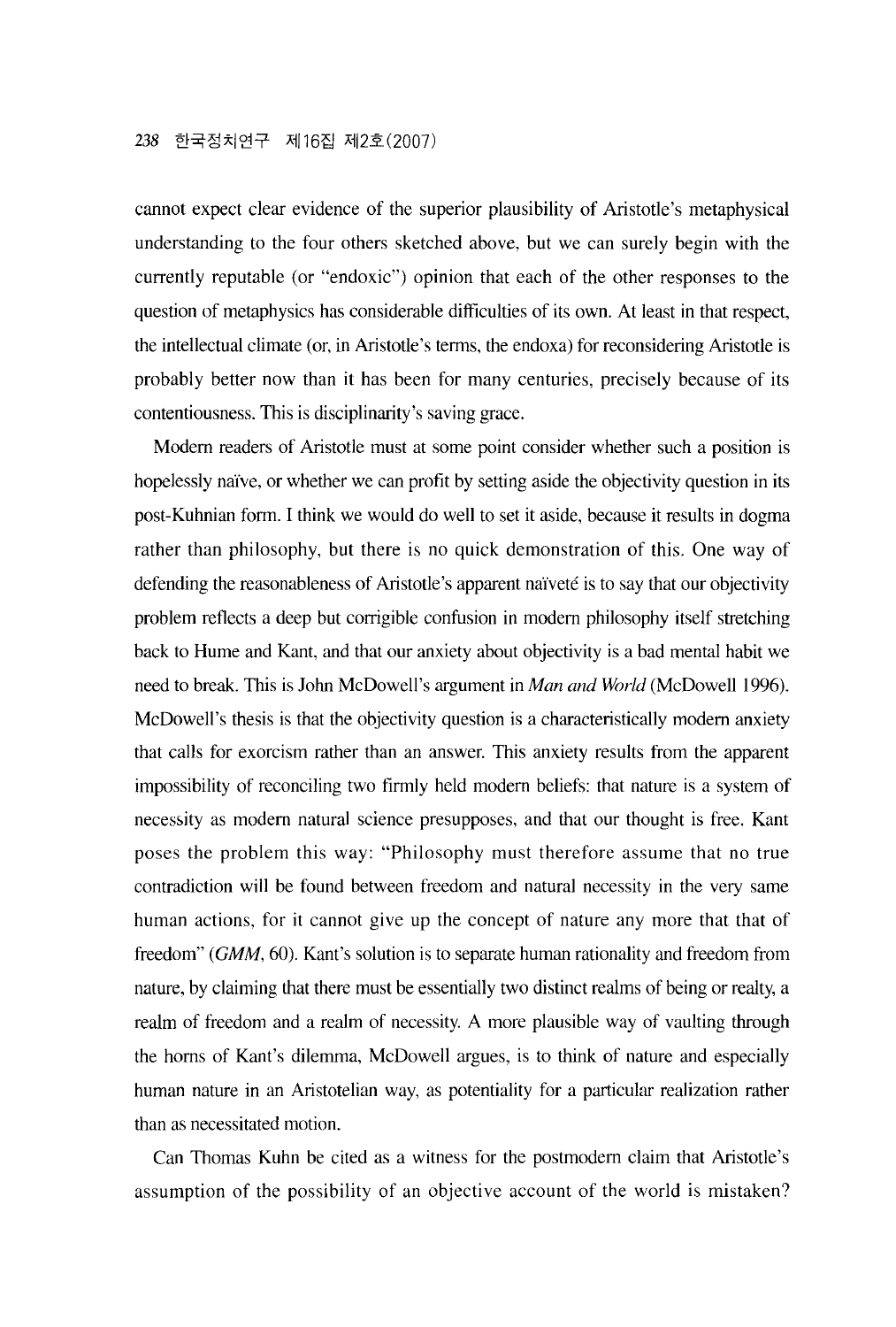Misreadings of Kuhn abound, and his text is imprecise enough to accommodate many of them. But Kuhn himsεlf never says that science is not an attempt to make sense of independently existing nature, so that it is simply a matter of social control over the standards of truth operating at a particular time — power masquerading as truth-seeking inquiry which calls for genealogical unmasking and political overthrow nor that all inquiry should be organized into clear and discemible disciplines, on the model of physics and economics. Kuhn's appreciation and critique of the traditional understanding of science neither endorses modem science nor exposes it as ideological. His position is less dramatic and more compelling, epitomized in the following: "There are losses as well as gains in scientific revolutions, and scientists tend to be particularly blind to the former" (Kuhn 1970, 167). Note that his main interest was in showing that it is important to read non-modem scientific work from the inside, as it were, trying to understand it as the authors did, rather than as a step on the way toward tmth. It is notable that Kuhn's first sense of this came when he realized that Aristotle's discussion of motion and matter in the *Physics* was not, as he at first thought it was, "full of egregious errors, both of 10gic and of observation." By understanding that what Aristotle meant by the terms matter and motion was very different from what Galileo, Newton, and their successors meant by them, he achieved the central historicizing insight of his book about scientific revolutions: "My jaw dropped, for all at once Aristotle seemed a very good physicist indeed, but of a sort 1'd never dreamed possible .... Statements that had previously seemed egregious mistakes, now seemed at worse near misses within a powerful and genera1Jy successful tradition"(Kuhn 2000, 16-17).

Along with this preoccupation (verging on obsession) with the problem of certainty, modern social science is concerned to excess with the problem of precision. According to the standard paradigm of modem natural science and of the social sciences that wish to approximate it, no proposition can be held meaningful (either true or false) unless it spells out how its claim can be measured with precision. This privileges mathematical formulations over verbal ones, since the latter inevitably involve ambiguity and imprecision. The difficulty with this theoretical commitment is that it implies, as the Neo-Aristotelian economist Amartya Sen puts it, that social science will be more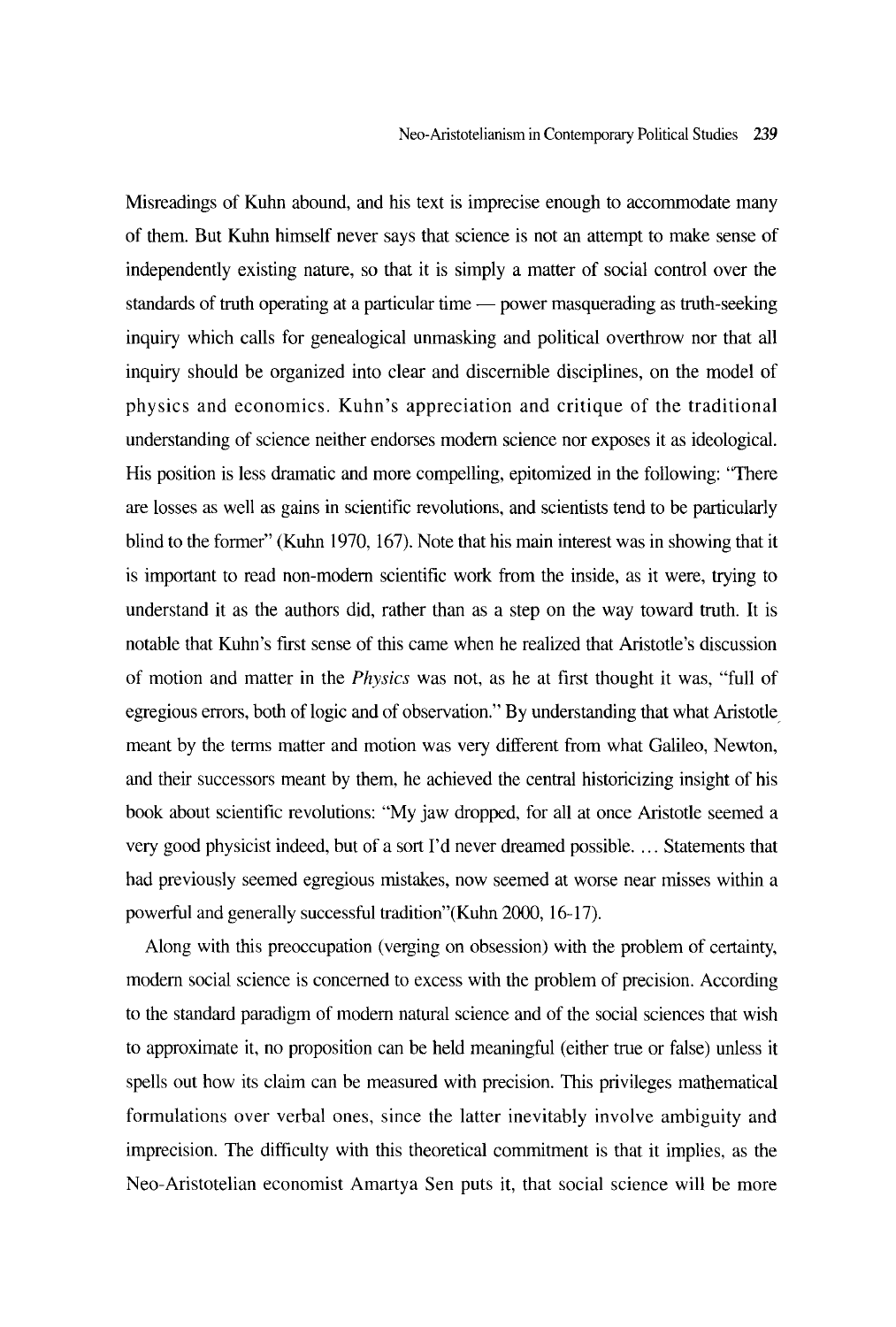concerned with precision than with accuracy.<sup>13)</sup> It rules out the possibility that there are some things in the world  $-$  for example human virtues and human flourishing  $-$  that are knowable and expressible, but only in terms that recognize and signify the imprecision of our knowledge of these things. Denying this mns against Aristotle's much quoted but usually misunderstood claim in the *NE* that there are certain matters that must be spoken of imprecisely, including the subject matter of social science, the specifically human goods and how they are best achieved.<sup> $(4)$ </sup>

Sen's Aristotelian eudaimonism has two key aspects. The first is his claim that a good life cannot be reduced to a single good condition or precondition (such as utility or wealth) that includes all other goods  $-$  Sen refers to this as the "constitutive plurality" of human capabilities and functionings. This means that the variety of human functionings is such that they cannot be expressεd by a single metric or ranking, so that there will a1ways be cases in which various goods are at odds with one another. The second is his argument that given constitutive plurality, policy analysis cannot be as precise as mathematics without distorting its subject matter — without either neglecting the problem of human flourishing or denying the essential plurality of the goods that constitute flourishing activity for us. Mainstream economics cannot well answer questions about well-being because it tries to answer them too precisely. By concluding that quantitative models are always better representations of reality than ambiguous words, economists and others foreclose the possibility of thinking about just what we want our numbers and models to mean and to do. lt is sadly true that most economists see what Sen is doing as something called philosophy, and thus of no interest to them.<sup>15)</sup>

<sup>13)</sup> Sen is perhaps the most clearly Neo-Aristotelian of empirical social scientists. His very Aristotelian approach to the problem of political development is set out in Sen 1999. Others who should be mentioned in this connection are the political scientist James Scott *(Seeing* Li*ke A State: How Certain Schemes To Improve the Human Condition Have Failed*) and the urbanist Bent Flyvbjerg *(Making Social Science Matter: Why Social Inquiry Fails and How It Can Succeed Again).* 

<sup>14)</sup> " Every account (logos) concerning how we must act has to be stated in outline and not with precision, just as we said at the start that we should demand accounts  $(logo\dot{v})$  that are appropriate to the subject matter, and matters concerning actions and what is in our interest have nothing fixed about them, just like matters of health" *(Nic Eth 2, 1104a1-5)*.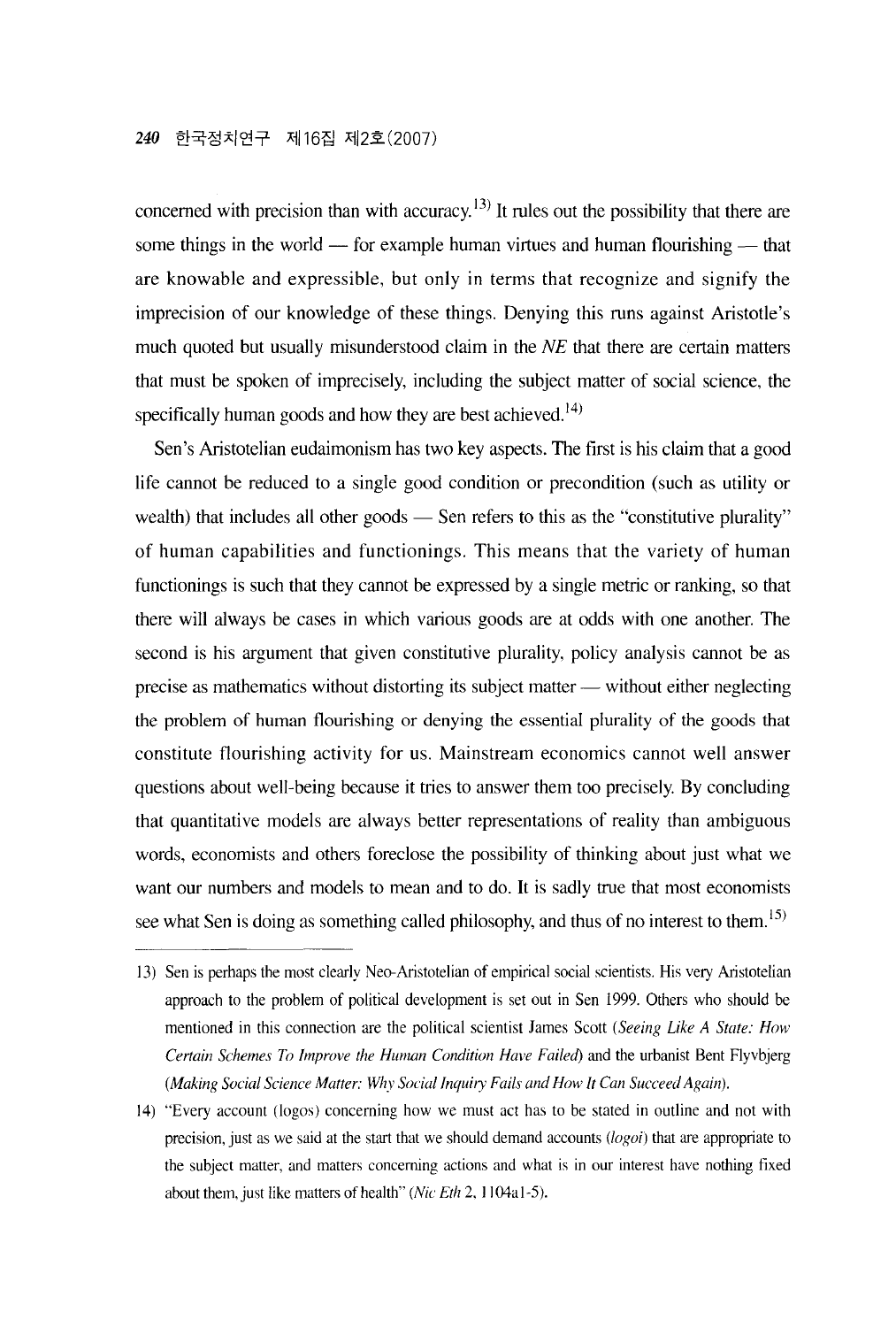In the end, the problem with both interpretive and variable-centered social science taken as hegemonic and exclusive paradigms is that in their unmodified and imperialist form they are bad science — they rely on models of the world that distort too much about human action and that conceal their own distortion. Interpretive sciencε presupposes that the world is divided into cultures, which it becomes the job of the scientist to discover and articulate. Variable- or "data"-centered social science depends on the notion that emergent phenomena can be explained by the same hypothesis-testing procedures successfully used by physicists. This is not to say that therε is any approach that serves up direct access to human affairs on a silver platter; any approach is theoryladen, making initial presuppositions about the character of what we study. The problem with the interpretivist's "culture" is that it severs the human from the natural;<sup>16)</sup> the problem with the behavioralist's "data" is the opposite: it conflates simple and emergent phenomena. What is required is a 1εss distorting and less self-concealing view of the world. 1 think something like that is implicit in the approach toward nature and action to be found in Aristotle; but my more general point is that we will better employ whatever models or paradigms we use in political analysis if we are aware of the theorεtical

<sup>15)</sup> Nussbaum comments on this difficulty in reference to the conferences she and Sen ran from 1987 to 1993 for the World Institute of Development Economics Research (WIDER): "Given the public dominance of economics, any profession that cannot get itself taken seriously by it will have tough going. But economics is extremely self-satisfied, and its tendency to repudiate nonformal and foundational work as irrelevant to its concems poses a major problem" (Nussbaum 1998, 778).

<sup>16)</sup> On the trouble with the exaggerated emphasis on the terrn culture, the literary critic Lewis Menand says this: "At a time when it has become common to say that changing our world begins with changing our culture, and when many people are eager to tell other people what sort of culture is right for them and what sort is wrong for them, it might be suggested that the real source of human change lies not in the culture or in the theoretical descriptions we propose for it, but in the mysteries of personality, which are a scandal to theory. I don't think I know what culture is. It has become a terrn like the terrn "ether" in nineteenth-century science; it is the necessary medium for explaining why everything else doεs what it doεs. But whatever culture is, 1 do not think it is synonymous with human agency" (Dickstein 1998, 368-369). I suggest that the reason for the immense popularity of " culture" is that it gives us a sense of power over the world of ideas and practices, similar to the sense of power produced by Hobbesian reduction of action to response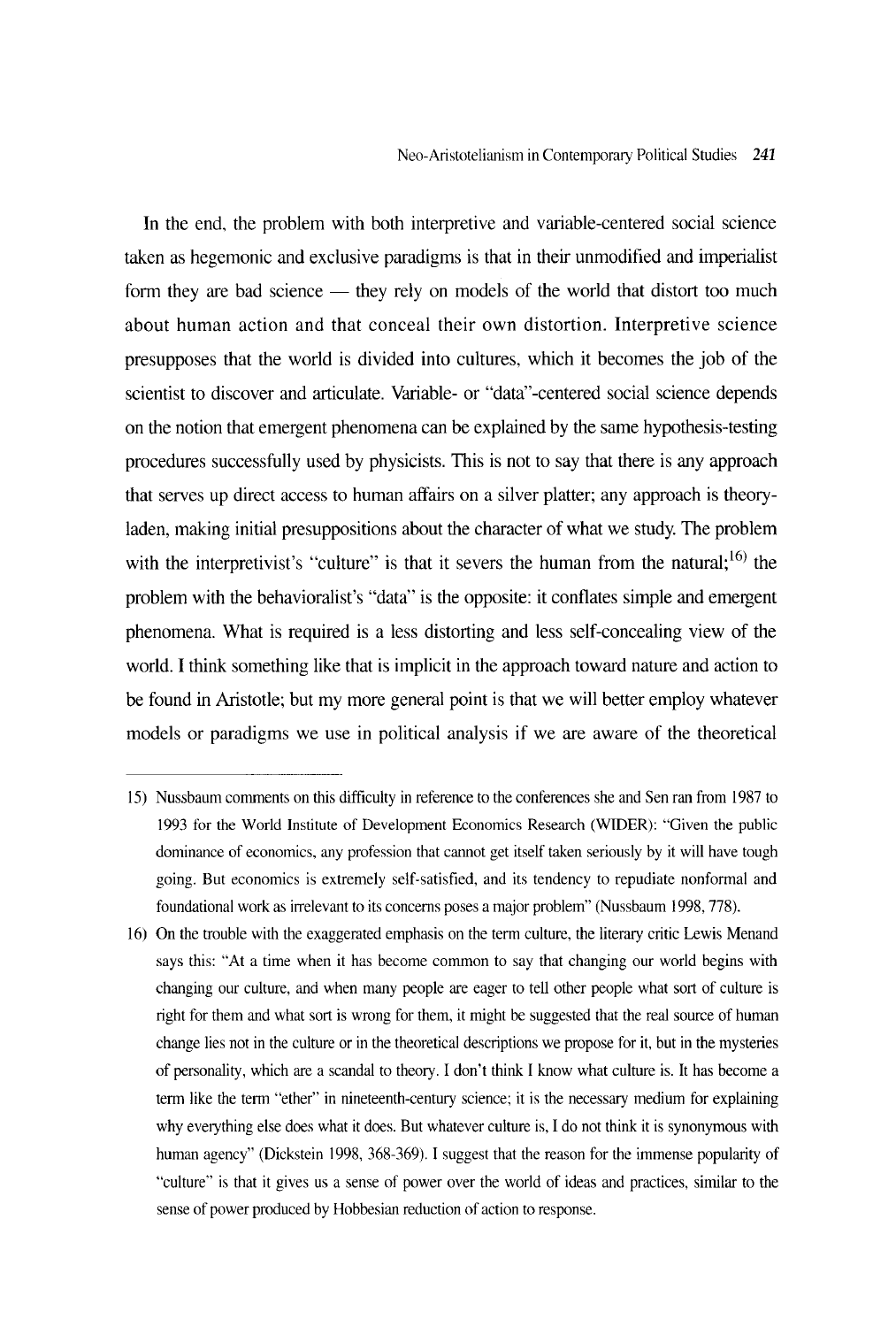alternatives, if wε participate in the conversation that is thε history of political philosophy. It is a bitter irony that Thomas Kuhn, who intended his study of scientific revolutions as a way of making scientists more self-conscious about what they were doing, has been the man in whose name advocates for restricting self-consciousness to clear allegiance to a paradigm have waged a largely successful battle against philosophical self-consciousness. This was not Kuhn's intent, but it has been a major consequence of his work, especially in the social sciences, hungry for the power that seems to come in academia and in society generalJy from acting like a real science.

The Neo-Aristotelian approach to political reality rejects the explicitly modemist Weberian idea that politics or the state is defined as "a human community that (successfully) claims the *monopoly of the legitimate use of physical force* within a given territory."<sup>17)</sup> From an Aristotelian point of view, this is a necessary but by no means sufficient or constitutive characterization of a political community. "Legitimacy" for Weber means that the citizens or subjects of a state freely consent to the exercise of state power to enforce its commands; the power of the state must be supported by the consent of the governed to count as political rule. For Aristotle, such a community should instead be thought of as a kind of giant household, or, if the consent of the ruled is obtained by deceit, as a kind of despotism or tyranny. For politics to exist, three additional elements must also bε presεnt. Thε first is that binding community decisions must be made with an awareness of shared nomoi, laws or customs, written or unwritten, that have two features: the nomoi must have authority independent of the decision of any individual or group, and the nomoi must be seen as criticizable and revisable, rather than absolute and unchangeable. As in many Aristotelian formulations, the idea is to avoid two undesirable extremes: treating laws as mere exercises in power, and treating the laws as eternal commands. The idea is that genuine political life cannot exist if the endoxa or the culture of a political community is dominated by either relativism or absolutism. The second element beyond consent required for politics is that the laws must aim at the promotion of some plausible conception of human flourishing

<sup>17) &</sup>quot;Politics as a Vocation," in Gerth and Mills 1958, 78.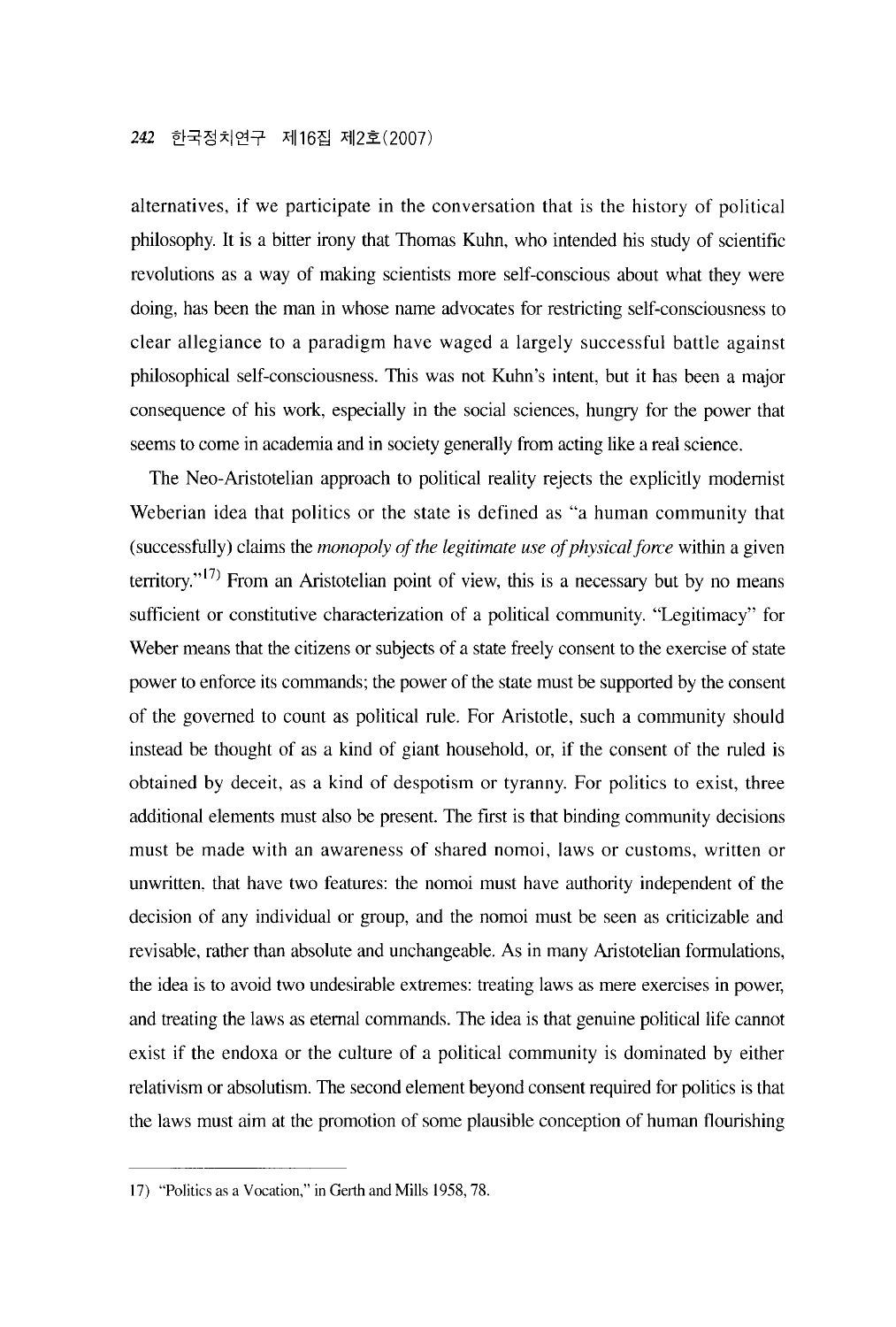*(eudaimonia).* If the nomoi of a society function only to protect individual rights or to secure intemal and extemal peace and material prosperity, the community still falls short of a fully political existence. The third and final element that makεs up a political community is citizen participation in ruling as well as being ruled. This can be satisfied in a variety of ways. In his discussion of " polity," the best practicable regime, in Books 4-6 of the *Politics*, Aristotle argues that it is not necessary for the bulk of the citizens to hold high legislative or executive office so long as all exercise the right to act as judges or jurors in trials, to participate in electing officials, and to serve on boards that audit and scrutinize the performance of these elected officials once they have left office.

The work of social science is to illuminate that universal or natural set of problems and questions about the relationship between political and other forms of social life on the one hand, and human tlourishing on the other, whether by predictive variablecentered studies that abstract from the ways in which political actors understand themselves, by more discursive and closer to practice historical-interpretive studies, by combining these approaches, or by some other way entirely. The problem with the two modemisms is that they restrict inquiry arbitrarily to one approach or another; the problem with postmodemism is that it fails to take the problem of objectivity seriously enough, and so too quickly throws the baby out with the bathwater.

Aristotle has an apt phrase for what 1 suggest doing here. In onε of his two books of political science (he calls what he is doing *politikê*) he refers to the need for "saving the appearances," by which he means saving the prevailing endoxa as much as possible This is done not by accepting or rejecting them simply, but by using these existing approaches, pointing out their deficiencies and perplexities, and proposing a more universal framework within which they may be better understood and employed.<sup>18)</sup>

*<sup>18)</sup> Nicomachean Ethics* 7.1, 1145b 2-7: "One must here, as in other cases, when one has set out the appearances and gone through their perplexities, bring to light in that way all the reputable opinions  $(endoxa)$  about these experiences, and if not all of them at least the most authoritative ones. For if the difficulties are unraveled and something is left of the *endoxa*, it will have been made evident in 때 adequate way." This is my revision of the translation by Joe Sacks, *Aristotle: Nicomachean Ethics* (Sacks 2002).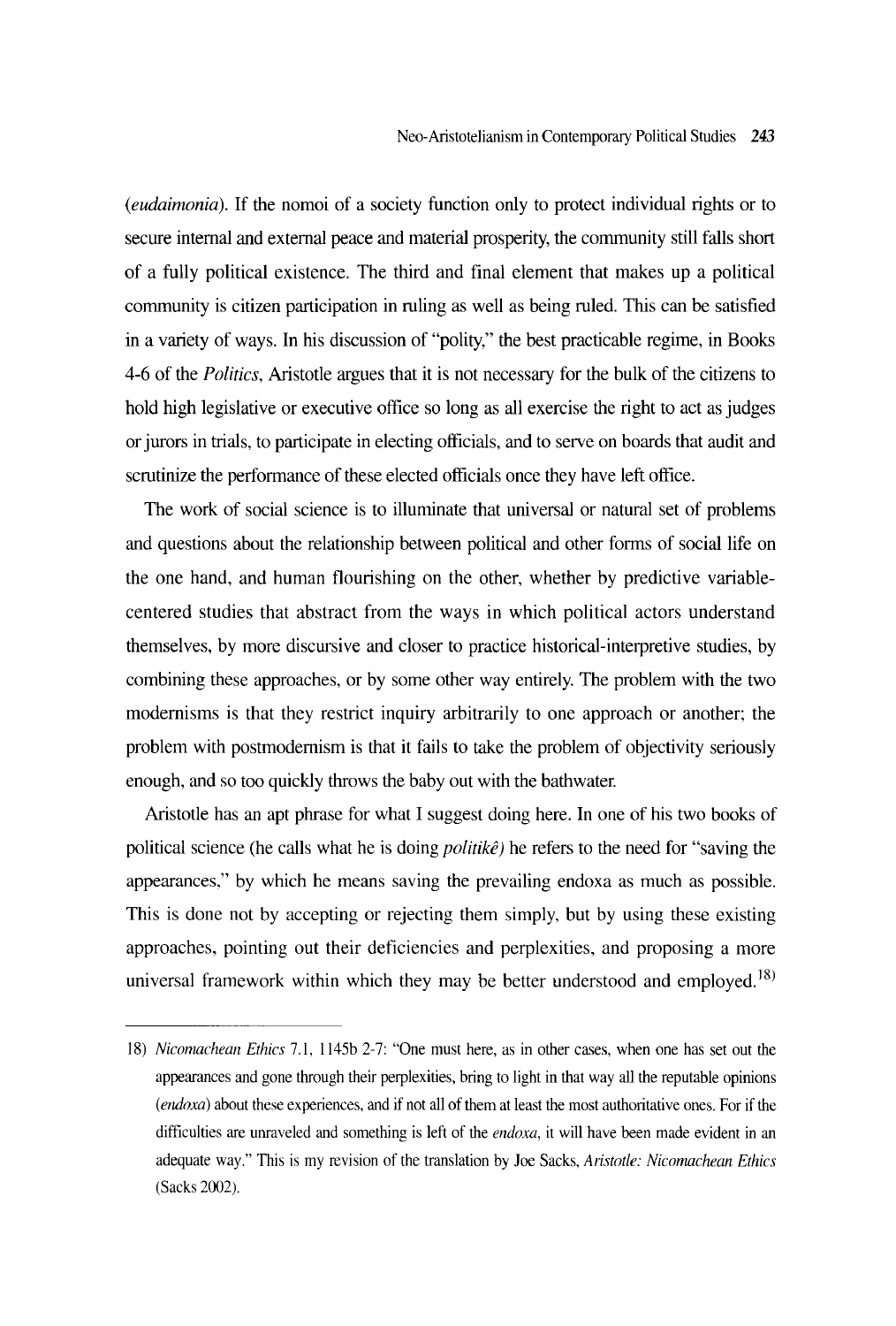Aristotle's advice here seems especially appropriate for political theorists within the modern day discipline of Political Science. Political Science is unique among the contemporary social sciencεs in that, for a variety of hard to sort out motives, it has retained political theory or philosophy as an active sub-field, even though it has no direct connection to empirical work of either the variable centered or interpretive kind. The work of academic political philosophy today, as 1 understand it, is to draw attention to the connection between empirical science and contemporary political life on the one hand, and, on the other, the relatively permanent and universal questions that come to light in the conversations we political theorists create among the texts that constitute the traditions (plural) of political philosophy. Our particular job is to keep those conversations alive and by doing so to clarify and inspire both political action and political science.<sup>19)</sup>

Such an approach might even give rise to a new post-paradigmatic idea of disciplinary rigor, one that looks like this: a truly rigorous social science recognizes that any choices we make about the character of political reality should be informed by an awareness of the background debate over that question, not only in works of social science proper but in the philosophical arguments that underliε the social scientific explorations of events and institutions in the light of partly overlapping and partly clashing views about what politics is and is for. To paraphrase the greatest European philosopher<sup>20</sup> of the "second wave" of modernity for my own Neo-Aristotelian purposes: Philosophy without social science is, from the perspective of action at least,

<sup>19)</sup> David Mayhew, a prominent and philosophically well infonned student of American politics, argues for a role much like this one in his incisive and valuable essay "Political Science and Political Philosophy: Ontological Not Normative" (Mayhew 2000, 192-193). Mayhew argues against the positivist view that political philosophy deals with "norms" or ideals rather than political realities. lnstead, he argues, the contribution of political philosophy to empirical social scien∞ is to keep alive a set of fundamental alternatives about the meaning and significance of political reality, alternatives sεt out in different ways by philosophers who attempt to speak of politics universally and objectively.

<sup>20)</sup> Kant, *Critique of Pure Reason*, B75: "Thoughts without content are empty; intuitions without concepts are blind."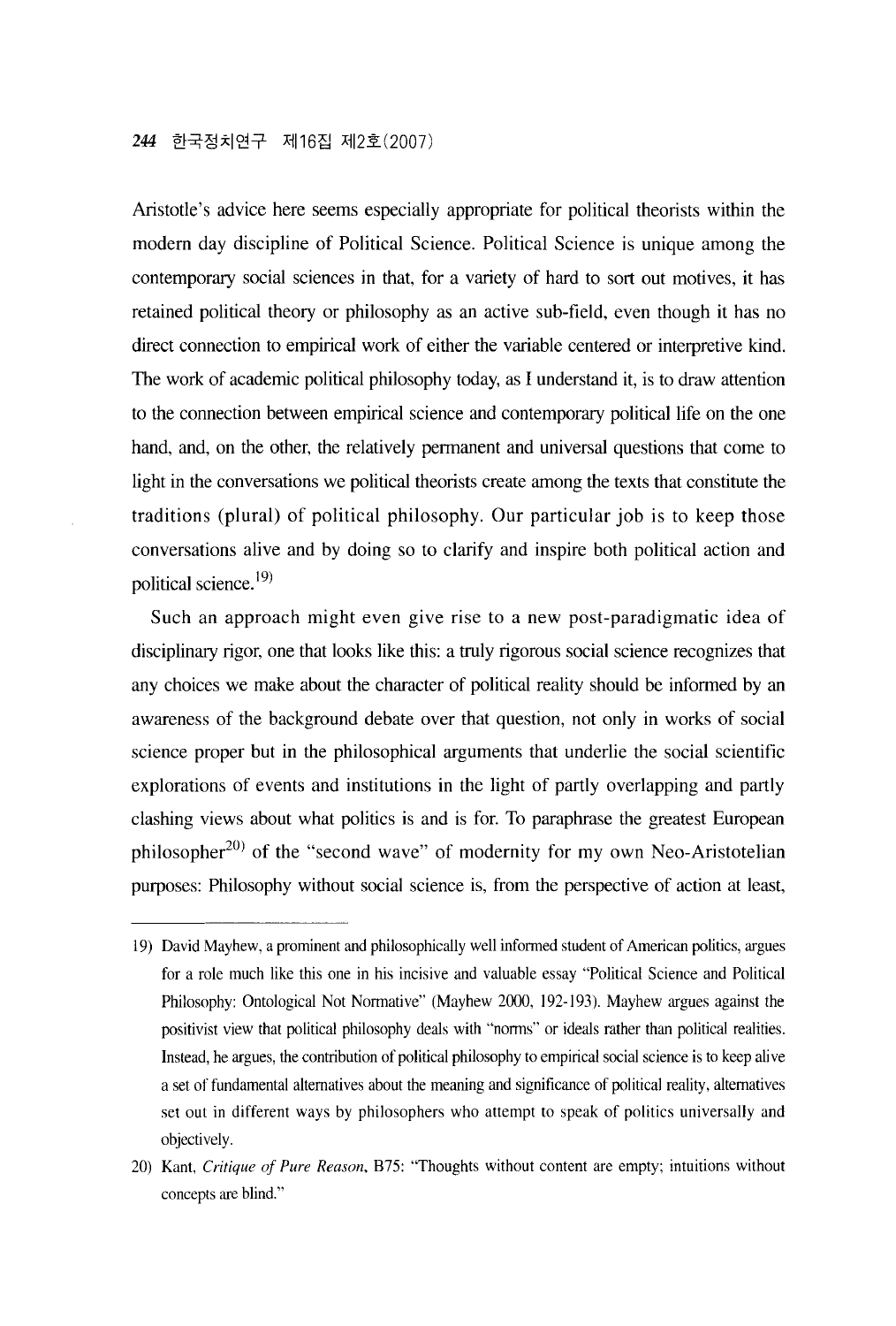empty; from the same perspective, social science without philosophy is blind.

## Reference

- Flyvbjerg, Bent. 2001. *Making Social Science Matter: Why Social Inquiry Fa*i!*s and How It Can Succeed Again.* Oxford, UK; New York: Cambridge University Press.
- Gerth, H.H., and C. Wright Mills eds. 1958. *From Max Weber: Essays in Sociology*. New York: Oxford University Press.
- King, Gary, Robert O. Keohane, and Sidney Verba. 1994. *Designing Social Inquiry: Scientific Inference in Qualitative Research. Princeton, N.J.: Princeton University Press.*
- Kuhn, Thomas S. 1970. The Structure of Scientific Revolutions. Chicago: University of Chicago Press.
	- \_\_\_ ' 2000. *The Road Since* " *Structure": Philosophical Essays. 1970-1993*, *with an Autobiographical Interview.* James Conant and John Haugeland, eds. Chicago: University of Chicago Press.
- Laitin, David D. 2004. "The Political Science Discipline." Edward D. Mansfield and Richard Sisson, eds. Th*e Evolution of Political Knowledge:* Theorγ *and* lnquirγ *in American Politics.*  Columbus, OH: The Ohio State University Press, 11-40
- Lakatos, Imre, and Alan Musgravε eds. 1970. *Criticism and the Growth of Knowledge.* Cambridge University Press
- Mayhew, David. 2000. "Political Science and Political Philosophy: Ontological Not Normative." *Political Science* & *Politics* 23 (June).
- McDowell, John. 1996. *Mind and World.* Cambridge, Mass.: Harvard University Press, 1996.
- Menand, Lewis. 1998. "Pragmatists and Poets." Morris Dickstein, ed. Th*e Revival of Pragmatism*  Duke University Press.
- Monroe, Kristen, Gabriel Almond, John Gunnell, Ian Shapiro, George Graham, Benjamin Barber, Kenneth Shepsle, and Joseph Cropsey. 1990. "The Nature of Contemporary Political Science: A Roundtable Discussion." *Political Science* & *Politics* (March), 34-43.
- Murdoch, Iris. 1970. *Sovereignty of Good.* London: Routledge
- \_\_\_ ' 1993. *Metaphysics As A Guide To Morals.* N.Y: Penguin Press.
- Norton, Anne. 2004. 95 Theses on Politics, Culture, and Method. New Haven and London: Yale